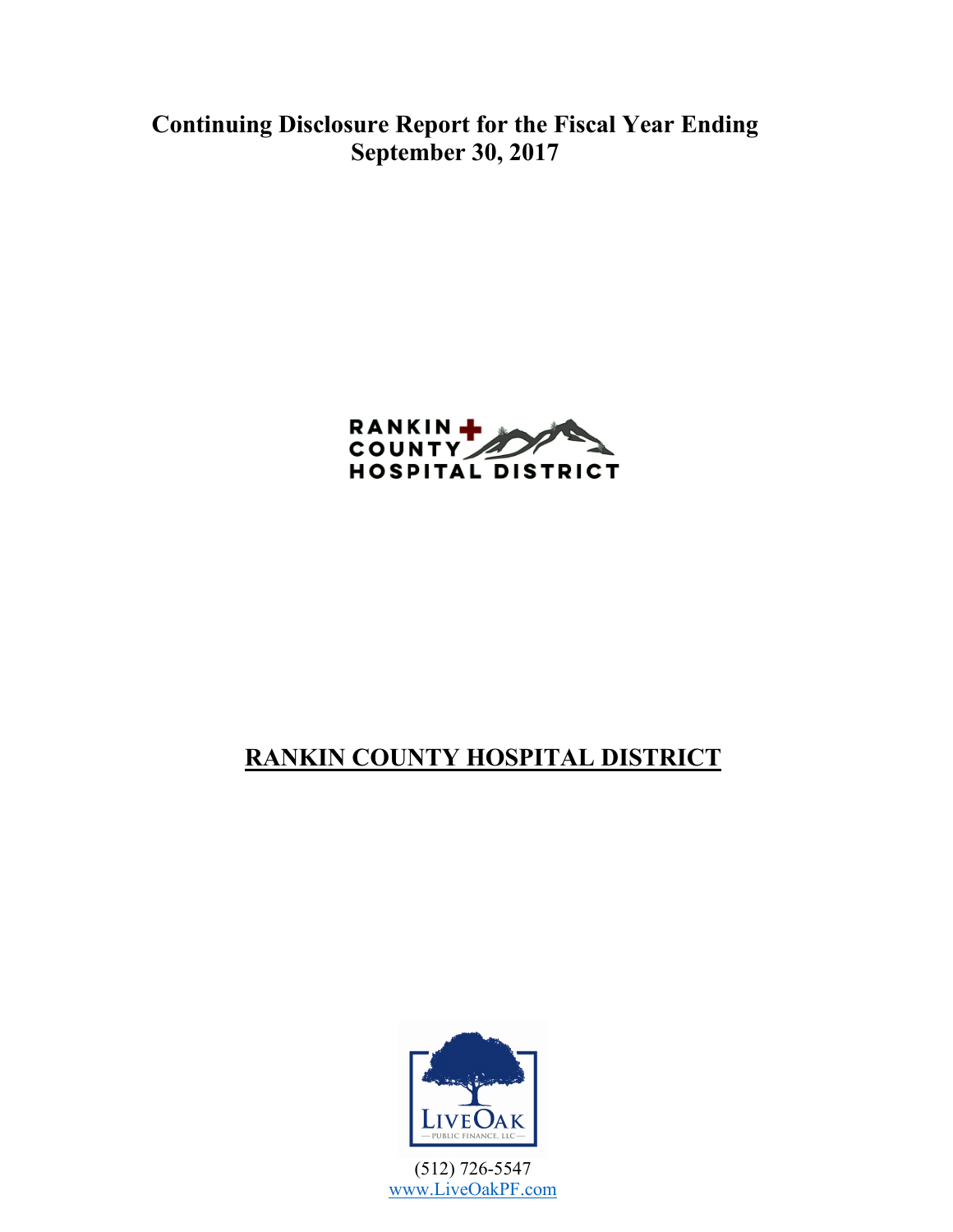#### **DISCLAIMER**

The information set forth herein has been obtained from the District and other sources believed to be reliable, but such information is not guaranteed as to accuracy or completeness and is not to be construed as a promise or guarantee. This Annual Continuing Disclosure Report may contain, in part, estimates and matters of opinion which are not intended as statements of fact, and no representation is made as to the correctness of such estimates and opinions, or that they will be realized. The information and expressions of opinion contained herein are subject to change without notice, and the delivery of this Annual Continuing Disclosure Report will not, under any circumstances, create any implication that there has been no change in the affairs of the District or other matters described.

#### **RANKIN COUNTY HOSPITAL DISTRICT**

| <b>Traci Anderson</b> | Digitally signed by Traci Anderson<br>Date: 2019.03.29 16:19:52 -05'00' |
|-----------------------|-------------------------------------------------------------------------|
| Signature             |                                                                         |
| <b>Traci Anderson</b> |                                                                         |
| Name                  |                                                                         |
| CFO                   |                                                                         |
| Title                 |                                                                         |
| 03/29/2019            |                                                                         |
| Date                  |                                                                         |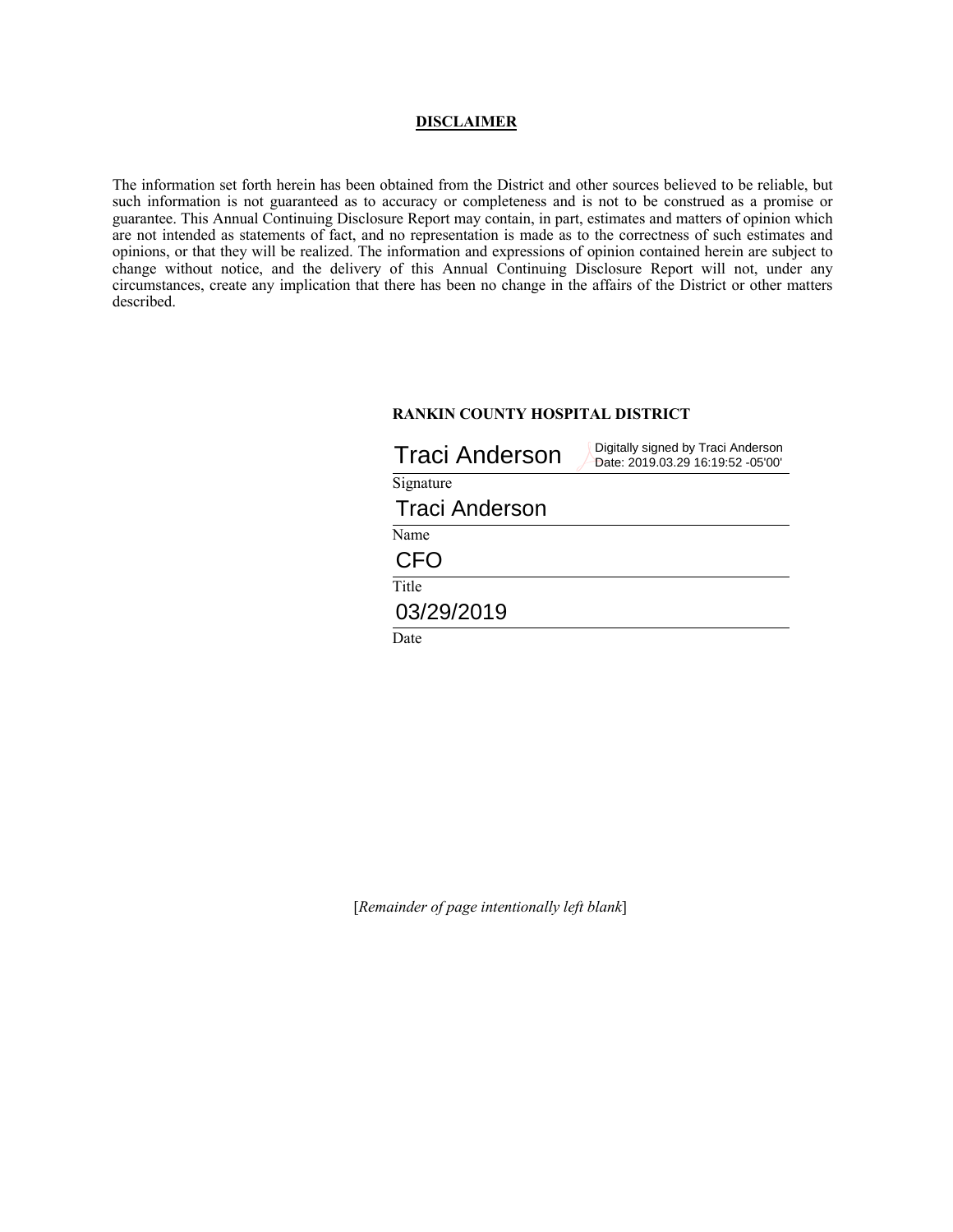#### **RANKIN COUNTY HOSPITAL DISTRICT 2017 CONTINUING DISCLOSURES**

#### **Table 1 - Valuation, Exemptions, and Tax Supported Debt <sup>1</sup>**

| District Direct Debt                |                 |
|-------------------------------------|-----------------|
| 2017 Certified Taxable AV           | \$2,580,646,130 |
| (100% of Estimated Market Value)    |                 |
| <b>Outstanding Debt</b>             | \$22,028,000    |
| <b>Total Direct Debt</b>            | \$22,028,000    |
| As a % of 2018 Certified Taxable AV | 0.85%           |

#### **Table 2 –Taxable Assessed Valuation by Category <sup>2</sup>**

|                          | Tax Year 2017   | Tax Year 2016   | Tax Year 2015   | Tax Year 2014   | Tax Year 2013   |
|--------------------------|-----------------|-----------------|-----------------|-----------------|-----------------|
| <b>Real Property</b>     | \$174,037,338   | \$175,601,795   | \$92,239,065    | \$83,117,915    | \$80,694,756    |
| Personal Property        | \$596,797,110   | \$488,320,230   | \$527,964,660   | \$366,241,640   | \$235,897,370   |
| Mineral                  | \$1,965,884,926 | \$1,536,406,599 | \$2,406,337,019 | \$3,368,067,893 | \$3,173,030,691 |
| Gross Value              | \$2,736,719,374 | \$2,200,328,624 | \$3,026,540,744 | \$3,817,427,448 | \$3,489,622,817 |
| Less Exemptions          | \$156,073,244   | \$148,561,027   | \$76,283,326    | \$76,344,075    | \$66,499,901    |
| <b>Net Taxable Value</b> | \$2,580,646,130 | \$2,051,767,597 | \$2,950,257,418 | \$3,741,083,373 | \$3,423,122,916 |

### **Table 3 – Valuation and Tax Supported Debt History <sup>3</sup>**

| <b>Fiscal Year</b><br><b>Ended 09/30</b> | <b>Estimated</b><br><b>Population</b> | <b>Taxable</b><br><b>Assessed</b><br><b>Valuation</b> | <b>Taxable Assessed</b><br><b>Valuation Per</b><br>Capita | <b>Tax Debt</b><br>Outstanding<br>at End of<br><b>Fiscal Year</b> | <b>Ratio of Tax</b><br><b>Debt to Taxable</b><br><b>Assessed</b><br>Valuation | <b>Tax Debt</b><br>Per Capita |
|------------------------------------------|---------------------------------------|-------------------------------------------------------|-----------------------------------------------------------|-------------------------------------------------------------------|-------------------------------------------------------------------------------|-------------------------------|
| 2014                                     | 1.611                                 | \$3,423,122,916                                       | \$2,125,503                                               | \$0                                                               | $0.00\%$                                                                      | \$0.00                        |
| 2015                                     | 1,588                                 | \$3,741,083,373                                       | \$2,355,846                                               | \$24,685,000                                                      | $0.66\%$                                                                      | \$15,544.71                   |
| 2016                                     | 1,633                                 | \$2,950,257,418                                       | \$1,806,649                                               | \$23,879,000                                                      | $0.81\%$                                                                      | \$14,622.78                   |
| 2017                                     | 1,682                                 | \$2,051,767,597                                       | \$1,219,845                                               | \$22,965,000                                                      | $1.12\%$                                                                      | \$13,653.47                   |
| 2018                                     | 1,732                                 | \$2,580,646,130                                       | \$1,489,594                                               | \$22,028,000                                                      | $0.85\%$                                                                      | \$12,714.94                   |

<sup>&</sup>lt;sup>1</sup> Source: Upton County Appraisal District, subject to change during the ensuing year.

<sup>2</sup> Source: Upton County Appraisal District.

<sup>3</sup> Source: Upton County Appraisal District; Municipal Advisory Council of Texas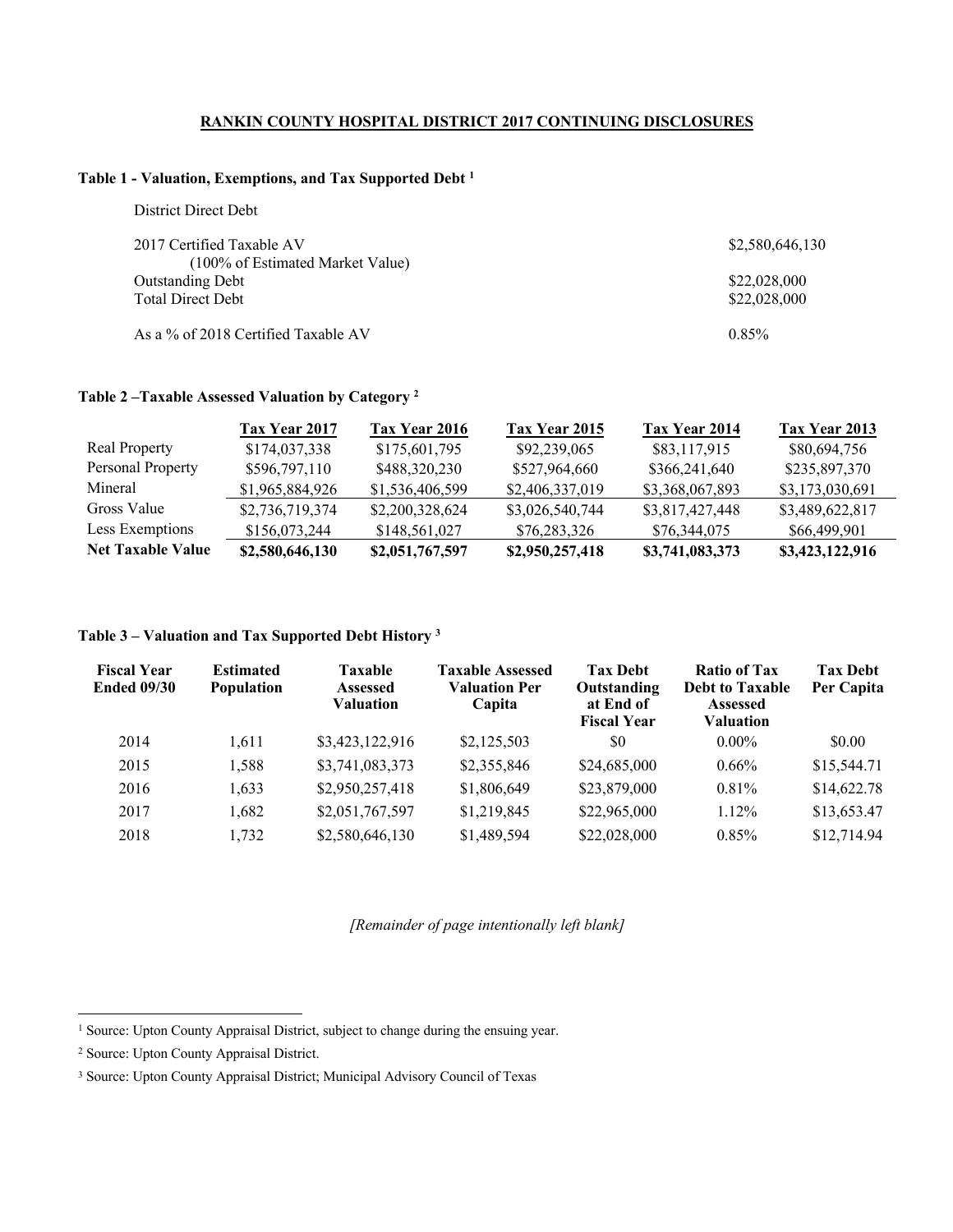| <b>Fiscal Year</b><br><b>Ended 09/30</b> | <b>Tax Year</b> | <b>Taxable Assessed</b><br><b>Valuation</b> | <b>Tax Rate</b> | Tax Levy    | <b>Total Percent</b><br><b>Collected</b> |
|------------------------------------------|-----------------|---------------------------------------------|-----------------|-------------|------------------------------------------|
| 2014                                     | 2013            | \$3,423,122,916                             | \$0.0992        | \$5,537,813 | 99.06%                                   |
| 2015                                     | 2014            | \$3,741,083,373                             | \$0.1505        | \$5,537,813 | 96.57%                                   |
| 2016                                     | 2015            | \$2,950,257,418                             | \$0.1946        | \$5,741,201 | 99.35%                                   |
| 2017                                     | 2016            | \$2,051,767,597                             | \$0.3008        | \$6,211,669 | 98.98%                                   |
| 2018                                     | 2017            | \$2,580,646,130                             | \$0.2579        | \$6,654,970 | (In process of collection)               |

### **Table 4 – Tax Rate, Levy, and Collection History <sup>1</sup>**

#### **Table 5 – Tax Rate Distribution 2**

|                            | 2017     | 2016     | 2015     | 2014     | 2013     |
|----------------------------|----------|----------|----------|----------|----------|
| Maintenance and Operations | \$0.1881 | \$0.2133 | \$0.1333 | \$0.1023 | \$0.0992 |
| Interest and Sinking       | \$0.0698 | \$0.0875 | \$0.0613 | \$0.0482 | \$0.0000 |
| Total                      | \$0.2579 | \$0.3008 | \$0.1946 | \$0.1505 | \$0.0992 |

 <sup>1</sup> Source: Upton County Appraisal District

<sup>2</sup> Source: Upton County Appraisal District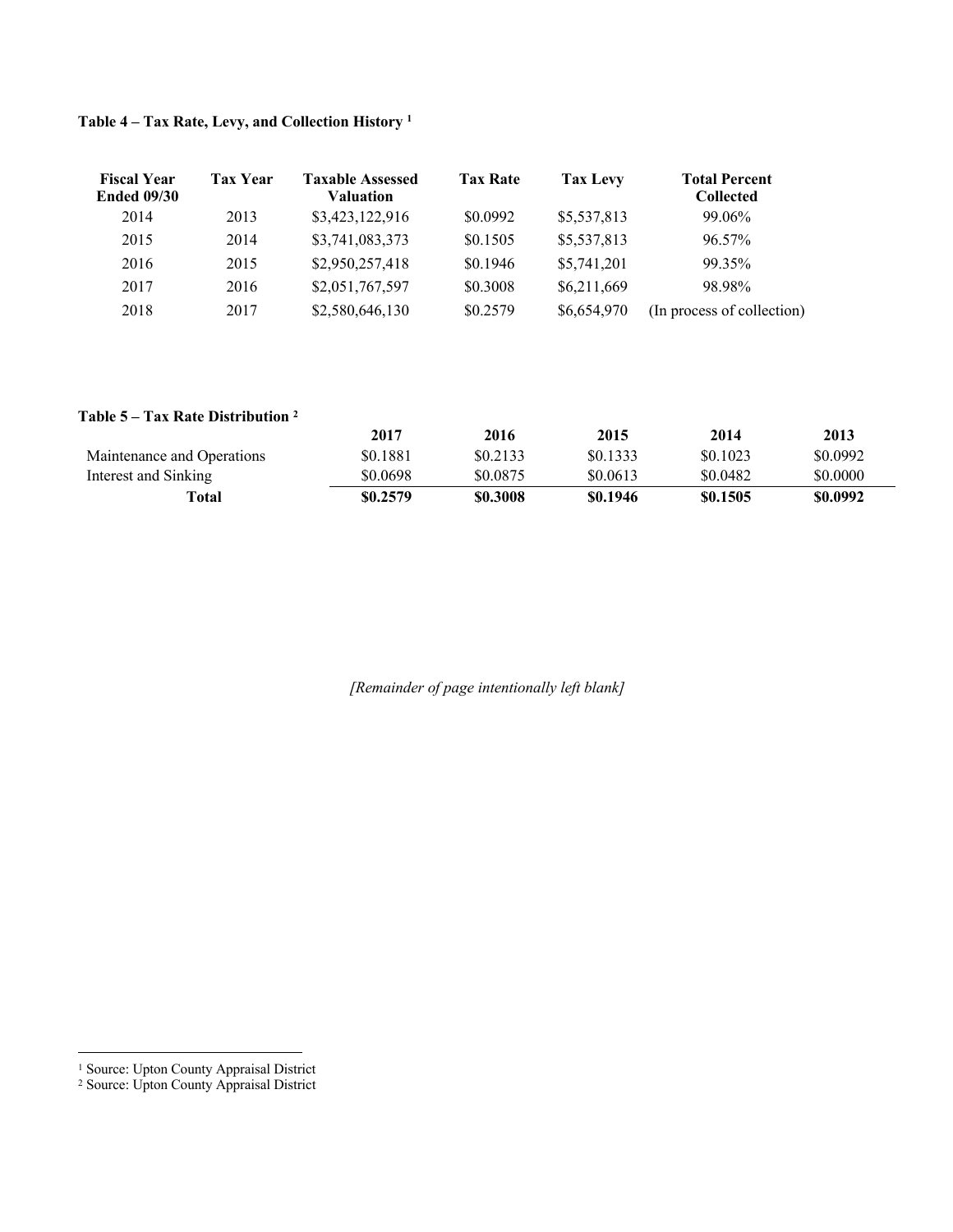### **Table 6 – Ten Largest Taxpayers <sup>1</sup>**

| o<br>$\cdots$                            | 2017                    |                                                      |                                              |
|------------------------------------------|-------------------------|------------------------------------------------------|----------------------------------------------|
| <b>Taxpayers</b>                         | <b>Type of Property</b> | <b>2018 Net Taxable</b><br><b>Assessed Valuation</b> | % of Total 2018<br><b>Assessed Valuation</b> |
| Pioneer Natural                          | Oil $&$ Gas             | \$374,517,953                                        | 14.51%                                       |
| C O G Operating LLC                      | Oil $&$ Gas             | \$247,506,769                                        | 9.59%                                        |
| Parsley Energy Operations LLC            | Oil $&$ Gas             | \$211,041,467                                        | 8.18%                                        |
| Targa Pipeline Mid-Continent Westtex LLC | Pipeline                | \$144,072,320                                        | 5.58%                                        |
| XTO Energy Inc                           | Oil $&$ Gas             | \$96,685,369                                         | $3.75\%$                                     |
| ETC Texas Processing Ltd.                | Oil $&$ Gas             | \$96,233,010                                         | $3.73\%$                                     |
| Summit Petroleum LLC                     | Oil $&$ Gas             | \$78,608,766                                         | $3.05\%$                                     |
| WTG Benedum Joint Venture                | Oil $&$ Gas             | \$67,903,111                                         | $2.63\%$                                     |
| Apache Corporation                       | Oil $&$ Gas             | \$63,393,556                                         | 2.46%                                        |
| Chevron U.S.A., Inc - WI                 | Oil $&$ Gas             | \$54,816,430                                         | $2.12\%$                                     |
| <b>TOTAL</b>                             |                         | \$1,434,778,751                                      | 55.60%                                       |

|                                          | 2016                    |                                                      |                                              |
|------------------------------------------|-------------------------|------------------------------------------------------|----------------------------------------------|
| <b>Taxpayers</b>                         | <b>Type of Property</b> | <b>2017 Net Taxable</b><br><b>Assessed Valuation</b> | % of Total 2017<br><b>Assessed Valuation</b> |
| Pioneer Natural                          | Oil $&$ Gas             | \$280,572,109                                        | 13.67%                                       |
| C O G Operating LLC                      | Oil $&$ Gas             | \$269,604,417                                        | 13.14%                                       |
| Parsley Energy Operations LLC            | Oil $&$ Gas             | \$130,777,251                                        | $6.37\%$                                     |
| Targa Pipeline Mid-Continent Westtex LLC | Pipeline                | \$127,116,740                                        | $6.20\%$                                     |
| XTO Energy Inc                           | Oil $&$ Gas             | \$82,583,580                                         | $4.02\%$                                     |
| WTG Benedum Joint Venture                | Oil $&$ Gas             | \$59,786,061                                         | 2.91%                                        |
| Chevron U.S.A., Inc - WI                 | Oil $&$ Gas             | \$52,266,918                                         | $2.55\%$                                     |
| Summit Petroleum LLC                     | Oil $&$ Gas             | \$49,228,686                                         | 2.40%                                        |
| Apache Corporation                       | Oil $&$ Gas             | \$45,350,828                                         | $2.21\%$                                     |
| Exxon Mobil Corporation                  | Oil $&$ Gas             | \$44,679,711                                         | 2.18%                                        |
| <b>TOTAL</b>                             |                         | \$1,141,966,301                                      | 55.66%                                       |

|                               | 2015                    |                                                      |                                              |
|-------------------------------|-------------------------|------------------------------------------------------|----------------------------------------------|
| <b>Taxpayers</b>              | <b>Type of Property</b> | <b>2016 Net Taxable</b><br><b>Assessed Valuation</b> | % of Total 2016<br><b>Assessed Valuation</b> |
| C O G Operating LLC           | Oil $&$ Gas             | \$543,162,603                                        | 18.41%                                       |
| Pioneer Natural               | Oil $&$ Gas             | \$431,907,526                                        | 14.64%                                       |
| Parsley Energy Operations LLC | Oil $&$ Gas             | \$145,883,536                                        | 4.94%                                        |
| Atlas Pipeline Mid-Continent  | Oil $&$ Gas             | \$140,767,830                                        | 4.77%                                        |
| Chevron U.S.A., Inc - WI      | Oil $&$ Gas             | \$93,061,653                                         | 3.15%                                        |
| Summit Petroleum LLC          | Oil $&$ Gas             | \$90,366,775                                         | $3.06\%$                                     |
| Apache Corporation            | Oil $&$ Gas             | \$77,995,902                                         | 2.64%                                        |
| Diamondback $E \& P L L C$    | Oil $&$ Gas             | \$71,820,057                                         | 2.43%                                        |
| WTG Benedum Joint Venture     | Oil $&$ Gas             | \$62,545,011                                         | 2.12%                                        |
| Exxon Mobil Corporation       | Oil $&$ Gas             | \$61,981,344                                         | $2.10\%$                                     |
| <b>TOTAL</b>                  |                         | \$1,719,492,237                                      | 58.28%                                       |

<sup>&</sup>lt;sup>1</sup> Source: Upton County Appraisal District.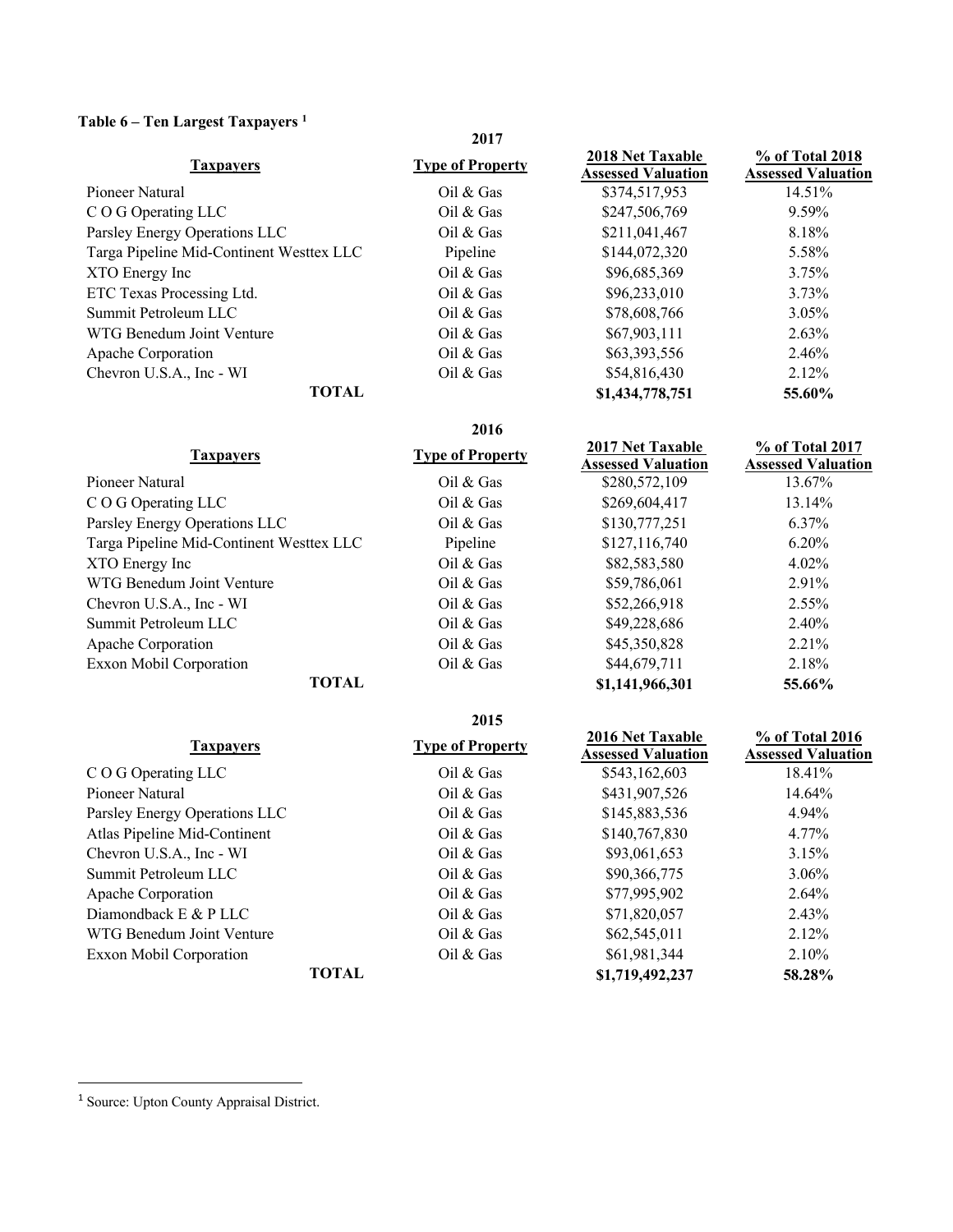### **Table 7 – Classification of Assessed Valuation by Use Category 1**

| <b>Property Use Category</b>       | 2017/18         |
|------------------------------------|-----------------|
| Real Property:                     |                 |
| Single-Family Residential          | \$22,089,051    |
| Multi-Family Residential           | \$-             |
| Vacant Lots/Tracts                 | \$551,986       |
| Acreage (Land Only)                | \$126,836,056   |
| Farm and Ranch Improvements        | \$14,241,055    |
| Commercial and Industrial          | \$4,541,810     |
| Minerals, Oil and Gas              | \$1,964,020,017 |
| Tangible Personal Property:        |                 |
| <b>Business</b>                    | \$351,396,690   |
| Other                              | \$7,729,059     |
| Real & Tangible Personal Property: |                 |
| <b>Utilities</b>                   | \$245,313,650   |
| <b>Total Assessed Valuation</b>    | \$2,736,719,374 |
|                                    |                 |
| <b>Less Exemptions:</b>            | 2017/18         |
| Productivity Loss                  | \$123,410,899   |
| 10% Residential Homestead Cap      | \$1,651,873     |
| <b>Total Other Exemptions</b>      | \$31,010,472    |
| <b>Total Exemptions</b>            | \$156,073,244   |
| <b>Taxable Assessed Valuation</b>  | \$2,580,646,130 |

## **Table 8 - Percentage of Total Assessed Valuation by Category 2**

| <b>Property Use Category</b>       | 2017/18  |
|------------------------------------|----------|
| Real Property:                     |          |
| Single-Family Residential          | 0.81%    |
| Multi-Family Residential           | $0.00\%$ |
| Vacant Lots/Tracts                 | $0.02\%$ |
| Acreage (Land Only)                | 4.63%    |
| Farm and Ranch Improvements        | $0.52\%$ |
| Commercial and Industrial          | $0.17\%$ |
| Minerals, Oil and Gas              | 71.77%   |
| Tangible Personal Property:        |          |
| <b>Business</b>                    | 12.84%   |
| Other                              | $0.28\%$ |
| Real & Tangible Personal Property: |          |
| <b>Utilities</b>                   | 8.96%    |
| Total                              | 100.00%  |

<sup>1</sup> Source: Upton County Appraisal District.

<u>.</u>

<sup>2</sup> Source: Upton County Appraisal District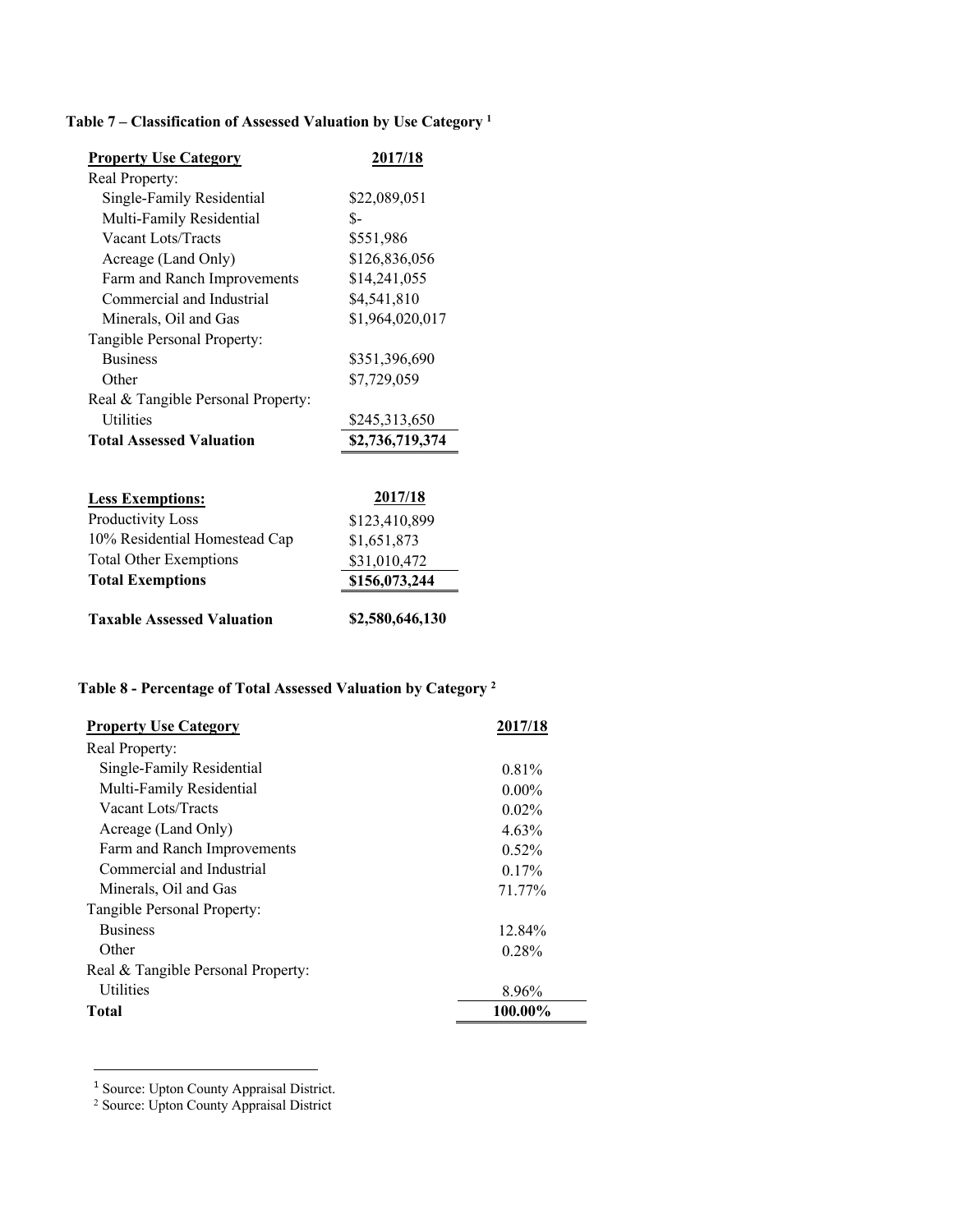#### **Table 9 – Estimated and Overlapping Debt 1**

| <b>Taxing Jurisdiction</b>                 | As Of     | <b>Total Debt</b> | <b>Estimated %</b><br>Overlapping | <b>Overlapping</b><br>Debt |
|--------------------------------------------|-----------|-------------------|-----------------------------------|----------------------------|
| Rankin ISD                                 | 4/30/2018 | \$28,715,000      | $100.00\%$                        | \$28,715,000               |
| <b>Upton County</b>                        | 4/30/2018 | \$3,040,000       | 80.56%                            | \$2,449,024                |
| <b>Total Overlapping Debt</b>              |           |                   |                                   | \$31,164,024               |
| Rankin County Hospital District            | 9/30/2017 | \$22,028,000      | $100.00\%$                        | \$22,028,000               |
| Total Direct & Estimated Overlapping Debt  |           |                   |                                   | \$53,192,024               |
| Total Direct & Overlapping Debt % of TAV   |           |                   | $2.06\%$                          |                            |
| Total Direct & Overlapping Debt per Capita |           |                   | \$30,703.36                       |                            |

### **Table 10 – Pro Forma Tax Supported Debt Service Requirements <sup>2</sup>**

| <b>Fiscal Year Ending</b> | Principal    | <b>Interest</b> | <b>Total Debt Service</b> |
|---------------------------|--------------|-----------------|---------------------------|
| 2018                      | \$960,000    | \$843,282       | \$1,803,282               |
| 2019                      | \$991,000    | \$814,531       | \$1,805,531               |
| 2020                      | \$1,021,000  | \$781,349       | \$1,802,349               |
| 2021                      | \$1,056,000  | \$747,129       | \$1,803,129               |
| 2022                      | \$1,091,000  | \$711,672       | \$1,802,672               |
| 2023                      | \$1,129,000  | \$672,336       | \$1,801,336               |
| 2024                      | \$1,175,000  | \$628,958       | \$1,803,958               |
| 2025                      | \$1,217,000  | \$583,796       | \$1,800,796               |
| 2026                      | \$1,264,000  | \$537,032       | \$1,801,032               |
| 2027                      | \$1,319,000  | \$486,935       | \$1,805,935               |
| 2028                      | \$1,366,000  | \$437,152       | \$1,803,152               |
| 2029                      | \$1,418,000  | \$384,558       | \$1,802,558               |
| 2030                      | \$1,472,000  | \$328,863       | \$1,800,863               |
| 2031                      | \$1,533,000  | \$268,592       | \$1,801,592               |
| 2032                      | \$1,597,000  | \$204,453       | \$1,801,453               |
| 2033                      | \$1,671,000  | \$134,060       | \$1,805,060               |
| 2034                      | \$1,748,000  | \$60,371        | \$1,808,371               |
| TOTAL                     | \$22,028,000 | \$8,625,069     | \$30,653,069              |

<sup>&</sup>lt;sup>1</sup> Source: Municipal Advisory Council of Texas.

<sup>2</sup> Source: Municipal Advisory Council of Texas.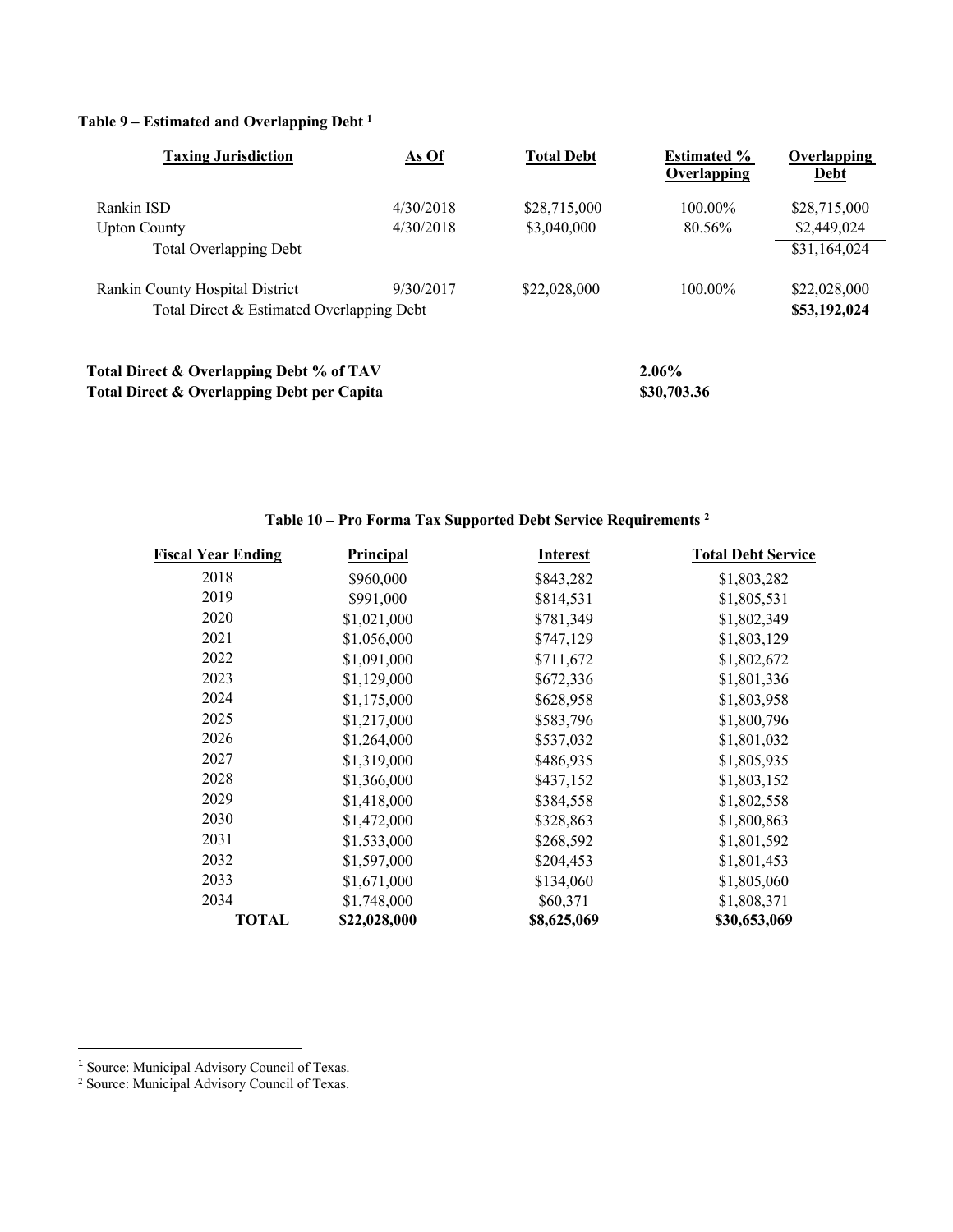#### **Table 11 – Interest and Sinking Fund Budget Projection 1**

| Interest and Sinking Fund Balance, 10/01/2017 (Beginning)                    |             | \$436,690 |
|------------------------------------------------------------------------------|-------------|-----------|
| Estimated Tax Supported Debt Service Requirements for Fiscal Year Ended 2019 | \$1,803,282 |           |
| Interest and Sinking Fund Local Revenue                                      | \$1,801,291 |           |
| Debt Subsidy from Texas Education Agency                                     |             |           |
| Transfers In/(Out)                                                           | .           |           |
| Interest and Sinking Fund Balance, 09/30/2018 (Ending)                       |             |           |
| Net Increase/(Decrease) in Fund Balance                                      |             | (S1,991)  |

#### **Table 12 – Authorized but Unissued Unlimited Tax Bonds 2**

After the issuance of the Bonds, the District has no authorized but unissued unlimited tax bonds. The District does not anticipate issuing additional debt this fiscal year.

### **Table 13 – Other Obligations 3**

The District has no additional debt outstanding other than obligations supported by interest and sinking fund taxes as of September 30, 2017.

<sup>&</sup>lt;sup>1</sup> Source: The District's audited financial statements.

<sup>2</sup> Source: The District's audited financial statements.

<sup>&</sup>lt;sup>3</sup> Source: The District's audited financial statements.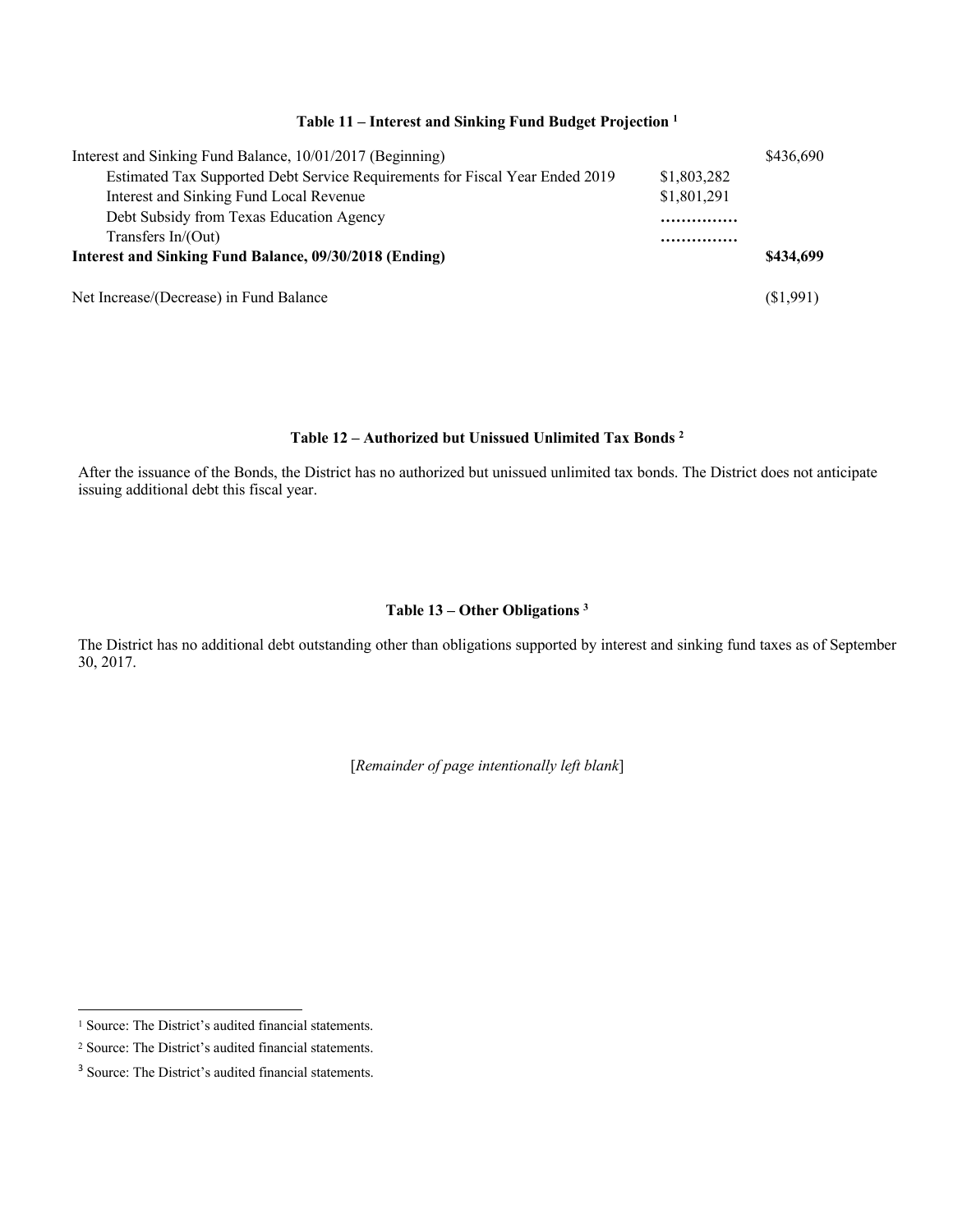### **Table 14 – General Operating Fund Comparative Balance Sheet 1**

|                                               | 2017            | 2016            | 2015            | 2014            | 2013            |
|-----------------------------------------------|-----------------|-----------------|-----------------|-----------------|-----------------|
| <b>OPERATING REVENUES:</b>                    |                 |                 |                 |                 |                 |
| Net Patient Service Revenue                   | \$5,830,895     | \$5,388,264     | \$4,299,682     | \$392,349       | \$4,328,678     |
| Medicaid Supplemental Payment Program         | $\mathcal{S}$ - | $S-$            | (\$1,652,324)   | \$50,622        | \$1,920,676     |
| Other Revenue                                 | \$817,875       | \$768,594       | \$128,921       | \$74,449        | \$23,165        |
| <b>Total Revenues</b>                         | \$6,648,770     | \$6,156,858     | \$2,776,279     | \$517,420       | \$6,272,519     |
| <b>OPERATING EXPENSES:</b>                    |                 |                 |                 |                 |                 |
| Salaries                                      | \$5,408,029     | \$4,923,820     | \$6,237,221     | \$4,669,737     | $S-$            |
| <b>Employee Benefits and Payroll Taxes</b>    | \$1,110,479     | \$1,029,056     | $S-$            | \$-             | $\mathcal{S}$ - |
| Professional Fees and Purchased Services      | \$1,467,744     | \$1,700,314     | \$660,728       | \$396,591       | $\mathsf{\$}$   |
| Nursing Services                              | $\mathcal{S}$ - | $S-$            | \$-             | $\mathcal{S}$ - | \$1,155,609     |
| Other Professional Services                   | $\mathcal{S}$ - | $\mathcal{S}$ - | $\mathcal{S}$ - | $\mathcal{S}$ - | \$2,045,566     |
| Clinic Services                               | $\mathcal{S}$ - | $\mathsf{S}$    | $\mathsf{\$}$ - | $\mathcal{S}$ - | \$450,205       |
| Dietary Services                              | $\mathcal{S}$ - | $\mathsf{\$}$   | $\mathsf{\$}$ - | $\mathcal{S}$ - | \$83,971        |
| Household and Property Services               | $\mathcal{S}$ - | $\mathsf{\$}$   | $\mathsf{\$}$ - | $\mathcal{S}$ - | \$340,933       |
| Administrative and Operating Services         | $S-$            | $\mathsf{\$}$   | $\mathsf{\$}$   | $\mathsf{\$}$ - | \$1,283,532     |
| Supplies                                      | \$998,703       | \$542,864       | \$2,269,477     | \$1,648,641     | \$-             |
| Other Operating                               | \$635,564       | \$645,140       | $S-$            | $\mathcal{S}$ - | $\mathsf{S}$    |
| Depreciation and Amortization                 | \$1,424,272     | \$1,593,943     | \$786,367       | \$457,898       | \$366,904       |
| <b>Total Operating Expenses</b>               | \$11,044,791    | \$10,435,137    | \$9,953,793     | \$7,172,867     | \$5,726,720     |
| Operating Income (Loss)                       | $(\$4,396,021)$ | (\$4,278,279)   | $(\$7,177,514)$ | $(\$6,655,447)$ | \$545,799       |
| NONOPERATING REVENUES (EXPENSES):             |                 |                 |                 |                 |                 |
| Property Tax Revenue                          | \$6,342,802     | \$5,920,782     | \$5,741,073     | \$3,511,160     | \$3,350,530     |
| Noncapital Grants and Contributions           | \$9,258         | \$20,270        | \$73,140        | \$64,751        | \$48,345        |
| Investment Income                             | \$15,699        | \$39,953        | $\mathcal{S}$ - | $S-$            | \$11,318        |
| Interest Income                               | $S-$            | $\mathcal{S}$ - | \$8,661         | \$9,827         | $\mathcal{S}$ - |
| <b>Interest Expense</b>                       | $(\$859,905)$   | (\$890, 804)    | $(\$6,795)$     | (\$7,513)       | (\$77,088)      |
| Debt Issuance Costs                           | $\mathcal{S}$ - | $\mathcal{S}$ - | $\mathcal{S}$ - | $(\$408,021)$   | \$-             |
| Gain (Loss) on Disposal of Assets             | $S-$            | (\$28,942)      | $\mathsf{\$}$   | $\mathcal{S}$ - | $S-$            |
| <b>Total Nonoperating Revenues (Expenses)</b> | \$5,507,854     | \$5,061,259     | \$5,816,079     | \$3,170,204     | \$3,333,105     |
| Increase (Decrease) in Net Position           | \$1,111,833     | \$782,980       | (\$1,361,435)   | $(\$3,485,243)$ | \$3,878,904     |
| Fund Balance - October 1 (Beginning)          | \$5,494,242     | \$4,711,262     | \$5,442,528     | \$8,927,771     | \$5,048,867     |
| Adjustment for Accounting Change              | $\mathcal{S}$ - | $\mathcal{S}$ - | \$630,169       | $\mathcal{S}$ - | \$-             |
| Fund Balance – September 30 (Ending)          | \$6,606,075     | \$5,494,242     | \$4,711,262     | \$5,442,528     | \$8,927,771     |

<sup>&</sup>lt;sup>1</sup> Source: The District's audited financial statements.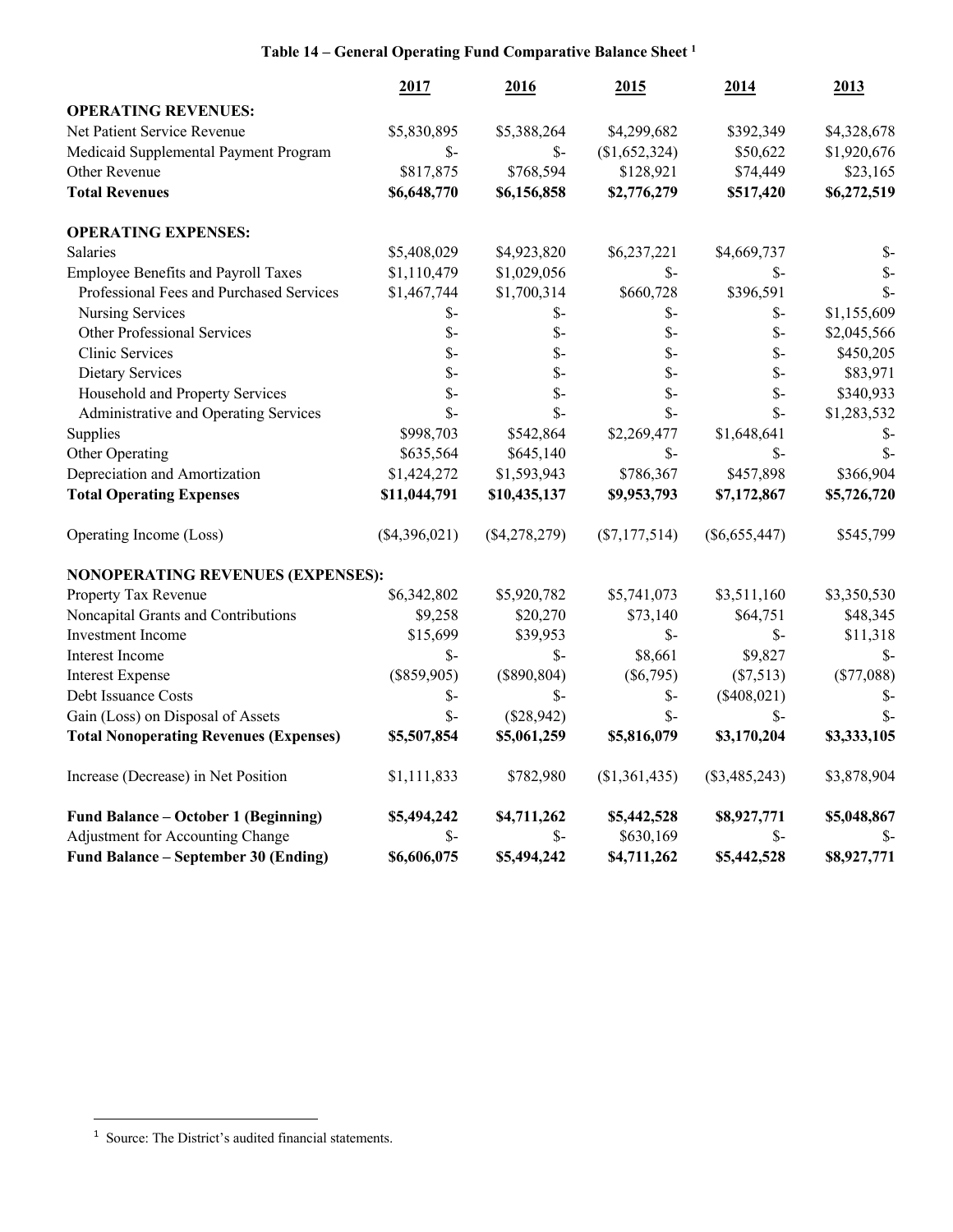### **Table 15 – General Operating Fund Comparative Balance Sheet <sup>1</sup>**

|                                                        | 2017            | 2016            | 2015            | 2014            | <u>2013</u>     |
|--------------------------------------------------------|-----------------|-----------------|-----------------|-----------------|-----------------|
| <b>ASSETS:</b>                                         |                 |                 |                 |                 |                 |
| Cash & Cash Equivalents                                | \$680,724       | \$2,882,472     | \$326,346       | \$1,110,015     | \$2,381,433     |
| Short-Term Investments                                 | \$100,000       | \$606,105       | \$604,035       | \$2,110,658     | \$1,740,857     |
| Assets Whose Use is Limited                            | \$3,712,062     | \$1,750,762     | $S-$            | $\mathsf{S}$ -  | Տ-              |
| Patient Accounts Rec, Net of Allowance                 | \$540,959       | \$886,631       | \$1,287,975     | \$165,157       | \$1,312,416     |
| <b>Estimated Third-Party Payor Settlements</b>         | \$985,736       | \$610,222       | \$249,533       | \$776,026       | \$943,503       |
| Other Receivables                                      | $\mathcal{S}$ - | \$24,395        | $\mathcal{S}$ - | $\mathsf{S}$ -  | $S-$            |
| Inventory of Supplies                                  | \$257,837       | \$276,477       | \$95,333        | \$90,569        | \$76,789        |
| Prepaid and Other Current Assets                       | \$140,950       | \$158,636       | \$41,409        | \$27,261        | \$44,754        |
| Property Taxes Receivable                              | \$45,606        | \$48,484        | \$48,484        | \$112,390       | \$59,328        |
| Long-Term Investments                                  | $\mathcal{S}$ - | \$260,279       | $\mathcal{S}$ - | $\mathsf{S}$ -  | $\mathcal{S}$ - |
| Noncurrent Assets                                      |                 |                 |                 |                 |                 |
| Capital Assets, Net of Depreciation                    | \$24,190,706    | \$24,499,216    | \$24,919,268    | \$9,372,145     | \$2,413,476     |
| Noncurrent Investments                                 | \$-             | \$-             | \$1,270,286     | \$-             | \$1,257,653     |
| Cash Held by Trustee for Capital Acquisition           | $\mathcal{S}$ - | $\mathcal{S}$ - | \$3,665,851     | \$20,735,753    | \$-             |
| Net Pension Assets                                     | \$587,311       | \$407,139       | \$464,327       | $\mathsf{S}$ -  | $\mathbb{S}$    |
| Other Assets                                           | $\mathsf{S}$ -  | \$-             | \$21,841        | \$19,917        | \$18,089        |
| <b>Total Assets</b>                                    | \$31,241,891    | \$32,410,818    | \$32,994,688    | \$34,519,891    | \$10,248,298    |
| DEFERRED OUTFLOWS OF RESOURCES:                        |                 |                 |                 |                 |                 |
| Difference of Projected and Actual Earnings            | \$326,265       | \$390,829       | \$-             | \$-             | \$              |
| Difference of Expected and Actual Experience           | \$12,823        | \$19,234        | $S-$            | $\mathcal{S}$ - | $\mathcal{S}$   |
| Difference of Changes in Assumption                    | \$33,549        | \$50,324        | $\mathcal{S}$ - | $S-$            | \$              |
| Contributions Subsequent to Measurement Date           | \$207,419       | \$201,500       | $S-$            | \$-             | \$              |
| <b>Total Deferred Outflows of Resources</b>            | \$580,056       | \$661,887       | \$273,397       | $\mathsf{S}$ -  | $\mathcal{S}$   |
| <b>Total Assets and Deferred Outflows of Res</b>       | \$31,821,947    | \$33,072,705    | \$33,268,085    | \$34,519,891    | \$10,248,298    |
| <b>LIABILITIES:</b>                                    |                 |                 |                 |                 |                 |
| <b>Current Liabilities</b>                             |                 |                 |                 |                 |                 |
| Current Portion of Long-Term Debt                      | \$969,899       | \$937,000       | \$974,472       | \$863,169       | \$88,825        |
| Accounts Payable                                       | \$290,804       | \$506,769       | \$1,330,916     | \$3,074,250     | \$259,248       |
| Est. Amounts Due to Third-Party Payers                 | \$-             | $S-$            | \$2,243,668     | \$162,195       | \$567,405       |
| Accr. Payroll, Benefits & Related Liabilities          | \$645,032       | \$508,441       | \$211,634       | \$241,011       | \$123,948       |
| Accrued Interest                                       | \$-             | \$-             | \$192,459       | \$282,348       | \$-             |
| <b>Accrued Compensated Absences</b>                    | $\mathcal{S}$ - | $\mathcal{S}$ - | \$157,049       | \$110,848       | \$104,097       |
| Other Accrued Liabilities                              | \$1,463,751     | \$2,852,896     | $\mathcal{S}$ - | $\mathsf{S}$ -  | \$-             |
| Noncurrent Liabilities                                 |                 |                 |                 |                 |                 |
| Long-Term Debt, Net of Current Position                | \$21,408,038    | \$22,340,062    | \$23,360,444    | \$24,247,419    | \$78,048        |
| Post-Employment Benefits                               | \$91,207        | \$86,181        | \$86,181        | \$96,123        | \$98,956        |
| <b>Total Liabilities</b>                               | \$24,868,731    | \$27,231,349    | \$28,556,823    | \$29,077,363    | \$1,320,527     |
| DEFERRED INFLOWS OF RESOURCES:                         |                 |                 |                 |                 |                 |
| Difference of Projected and Actual Earnings            | \$347,141       | \$347,114       | $S-$            | \$-             | $S-$            |
| Total Deferred Inflows of Resources                    | \$347,141       | \$347,114       | $\mathcal{S}$ - | $\mathbb{S}$ -  | $\mathcal{S}$ - |
| <b>NET POSITION:</b>                                   |                 |                 |                 |                 |                 |
| Net Investment in Capital Assets                       | \$1,812,769     | \$1,222,154     | \$3,277,647     | \$2,010,452     | \$2,246,603     |
| Restricted for Pensions                                | \$-             | $\mathcal{S}$ - | \$464,327       | $\mathsf{S}$ -  | - S             |
| Unrestricted                                           | \$4,793,306     | \$4,272,088     | \$969,288       | \$3,432,076     | \$6,681,168     |
| <b>Total Net Position</b>                              | \$6,606,075     | \$5,494,242     | \$4,711,262     | \$5,442,528     | \$8,927,771     |
| <b>Total Liabilities, Deferred Inflow of Resources</b> |                 |                 |                 |                 |                 |
| and Fund Balances                                      | \$31,821,947    | \$33,072,705    | \$33,268,085    | \$34,519,891    | \$10,248,298    |

<sup>1</sup> Source: The District's audited financial statements.